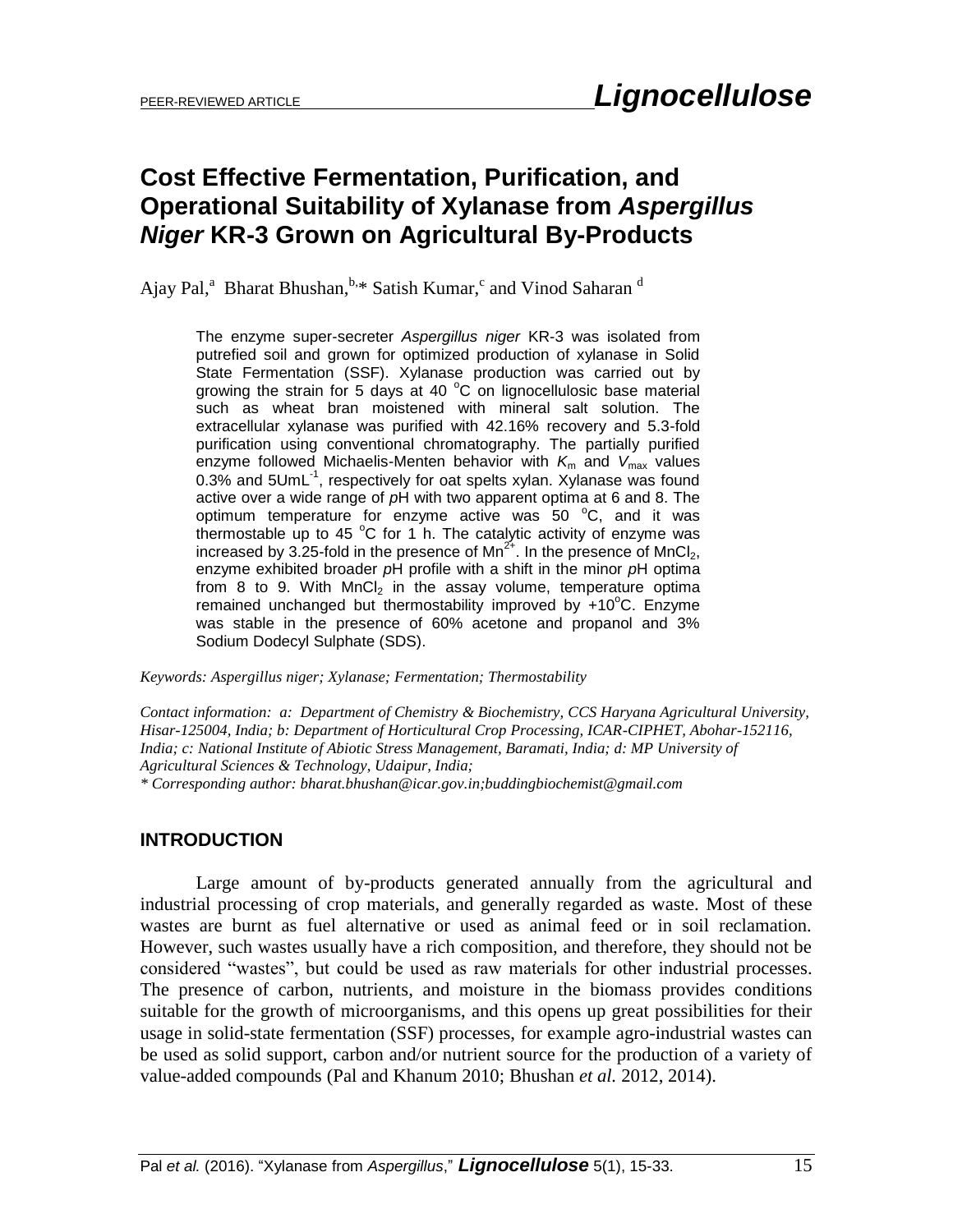Large amounts of the agro-industrial wastes are mainly composed by cellulose, hemicelluloses and lignin, being called "lignocellulosic materials". In such materials, the three main components are closely associated with each other, constituting the integral part of the vegetal biomass, and forming a complex structure that act as a protective barrier to cell destruction by bacteria and fungi. The biodegradation of the xylan backbone requires two classes of enzymes. Endoxylanases (EC 3.2.1.8) are able to cleave the xylan backbone into smaller oligosaccharides, which can then be degraded further to  $xy$ lose by  $\beta$ -xylosidase (EC 3.2.1.37). Endoxylanases differ in their specificity towards the xylan polymer. Some enzymes cut randomly between unsubstituted xylose residues, whereas the activity of other endoxylanases strongly depends on the substituents on the xylose residues neighboring the attacked residues (Bajpai 1997; Subramaniyan and Prema 2002).

Production of xylanases from microorganisms has been reported to be both growth associated (Sa-Pereira *et al.* 2002) and non-growth associated (Archana and Satyanarayana 1997). The production potential of xylanase has been found to be influenced by microbe type and its strain (Collins *et al.* 2005), nutrient type and concentration, and growth conditions (Azin *et al.* 2007). For example *Eubacteria* and *Archaebacteria* produce xylanase having higher temperature optima and better thermostability than those of fungi, but the yield of the enzyme produced by these bacteria is comparatively lower than that produced by fungi (Haltrich *et al.* 1993).

The authors" group is actively engaged in the exploiting natural resources for the industrially important microbial proteins (Pal and Khanum 2010, 2011a,b; Bhushan *et al.* 2012, 2014). The present manuscript, in concerted effort, illustrate an example of utilizing agricultural wastes for bumper production of enzyme from a soil isolate *Aspergillus niger* KR-3 using the solid state mode of fermentation.

# **EXPERIMENTAL**

# **Materials**

## *Microorganism and supporting material*

Isolation was carried out from soil samples collected from different fruit and vegetable markets of Mysore, Karnataka, India. Based on the ability of xylanolysis and potential of xylanase production, a large number of strains were screened. Finally one fungal isolate was selected as the potential producer of xylanase. The isolate was identified at the Department of Virology, Indian Agricultural Research Institute (IARI), New Delhi, India as *Aspergillus niger* using the morphological features and systematic description (Christensen and Raper 1978). The inoculum was prepared in potato dextrose medium (PDM) or malt extract agar medium (MA) containing xylan as the carbon source, by harvesting spores from 120 h old sporulating cultures grown at  $40^{\circ}$ C. Replacements to synthetic xylan were made by agricultural or industrial by-products such as wheat bran, sugarcane bagasse, aloe-vera skin, pineapple peel, mosambi peel, and banana peel, *etc*. All these materials were washed with water for removal of sugars, dried in hot air oven, and ground into a fine powder.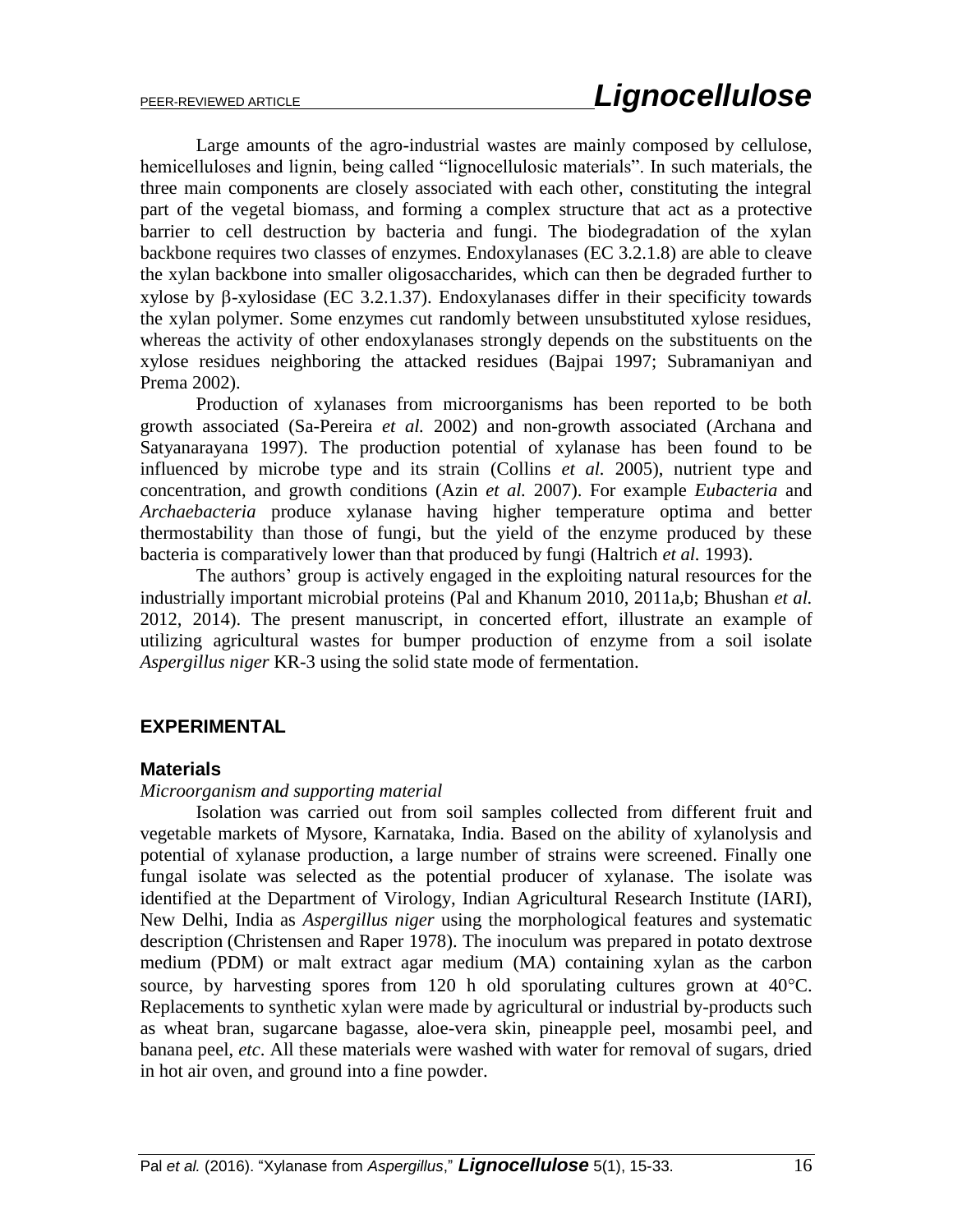# **Methods**

## *Fermentation parameters*

Cultivation of the *A. flavus* in solid state fermentation mode was performed while keeping a constant ratio of solid: moisture (10:1) using pure xylan or agricultural wastes such as wheat bran as substrate for xylanase production supplemented with organic nitrogen and mineral salt solution composition of which is given in Table 1. The medium and trace elements were autoclaved separately. *Erlenmeyer* flasks were inoculated with inoculum size of  $1x10^5$  spores/mL of moistening agent and incubated at 40 °C for 5 days in a BOD incubator (Remi, India). After 5 days, culture broths were centrifuged at 3000×g for 10 min and supernatant was assayed for extracellular xylanase activity.

| $KH_2PO_4$                        | 20.0  |
|-----------------------------------|-------|
| $(NH_4)SO_4$                      | 13.0  |
| Co(NH <sub>2</sub> ) <sub>2</sub> | 3.0   |
| MgSO <sub>4</sub>                 | 3.0   |
| CaCl <sub>2</sub>                 | 3.0   |
| FeSO <sub>4</sub>                 | 0.05  |
| MnSO <sub>4</sub>                 | 0.015 |
| ZnSO <sub>4</sub>                 | 0.014 |
| CoCl <sub>2</sub>                 | 0.002 |
| pН                                | 6.0   |

|  |  |  | Table 1. Composition of Mineral Salt Solution - (g/L) |  |
|--|--|--|-------------------------------------------------------|--|
|--|--|--|-------------------------------------------------------|--|

# *Cultural conditions as process variables*

For maximum production of xylanase, various culture conditions *viz*., *p*H, carbon and nitrogen source, were considered as most important and optimized by conventional "one variable at a time" approach, which involves varying a single independent variable at a time while maintaining the others at a constant level. *A. flavus* was grown in xylanase production medium, containing different carbon and nitrogen sources, at *p*H 6.0 for 120 h. Different nitrogen sources *viz*., peptone, tryptone, beef extract, yeast extract, skimmed milk powder, were supplemented separately to a final concentration of 0.3 % (*w/v*) to study the microbial growth and xylanase activity while wheat bran (WB), sugarcane bagasse (SB), mango peel (MP), pineapple peel (PP), maize involucre (MI), banana peel (BP), aloe vera skin (AS), were used as the basic carbon source. The process was further standardized with respect to cultural conditions *viz*., the inoculum size by inoculating different concentrations  $(1-5x10^6$  spores /mL) of inoculum. Similarly, the temperature and time of incubation were optimized by growing the *A. flavus* at different temperatures  $(25 \text{ to } 50^{\circ}\text{C})$  for different time periods  $(72 \text{ to } 192 \text{ h})$ .

# *Enzyme extraction and recovery*

To extract the enzyme from solid state fermentation vessel, in which substrate was mixed with citrate buffer (*p*H 6.0) at the same solid/liquid ratio (1/10), different solvents such as Tween $\mathcal{D}$ -20, Triton $\mathcal{D}$  X-100, and SDS (Sodium Dodecyl Sulphate) were added in different concentrations ranging from 0.025 to 0.10% to extract the enzyme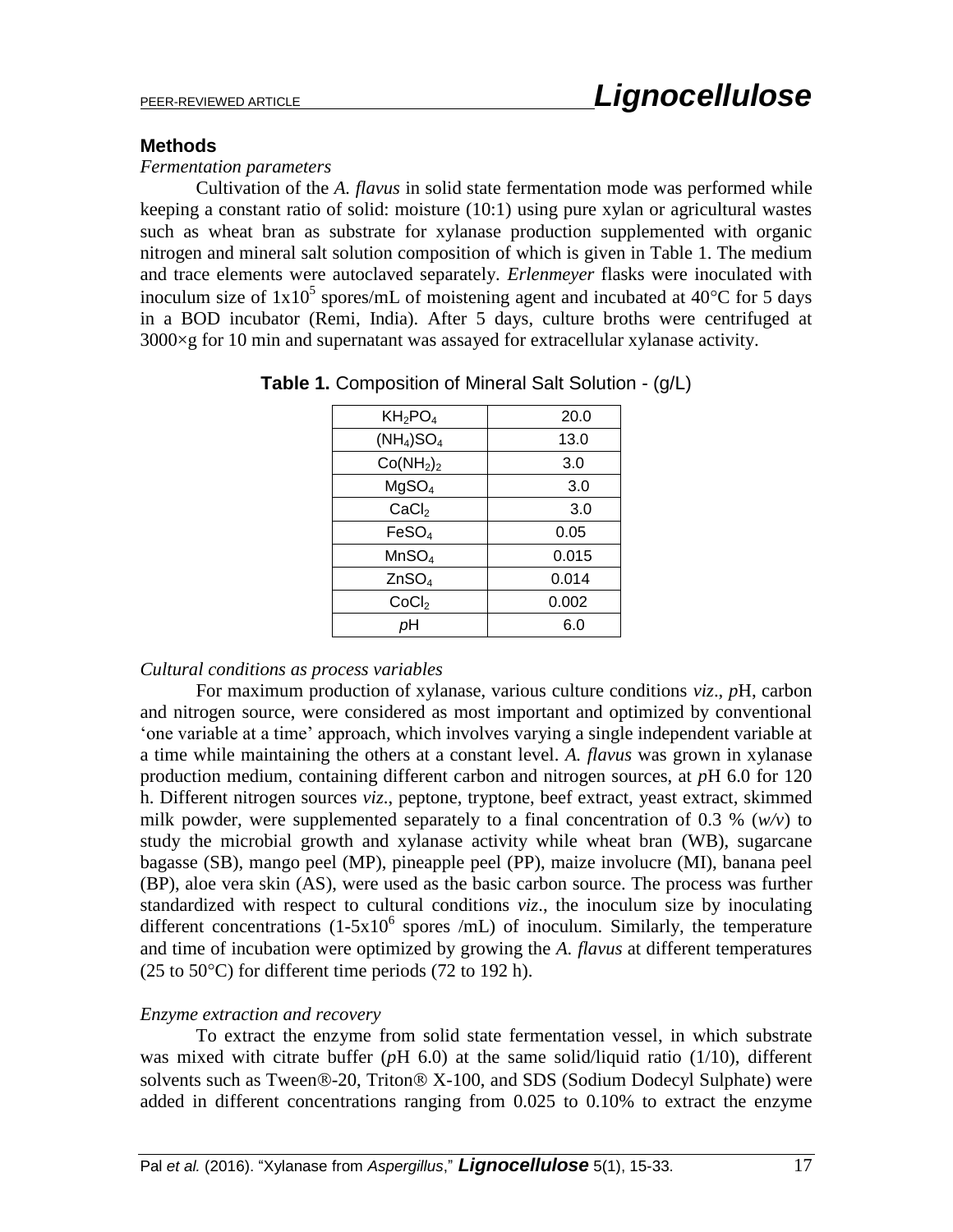from spent biomass in solid state fermentation and stirred at 150 rpm for one hour at 40 C. Solid mass is separated from the crude extract using filtration and centrifugation to yield a clear extract for *p*H measurement. The supernatant, obtained from fermentations taken as enzyme extract containing extracellular xylanase, was used to assay the enzyme activity.

## *Isolation and assay*

Briefly, 1 mL of 1% xylan solution (in 0.05 M, *p*H 6.0 sodium citrate buffer) was mixed with 0.1 mL enzyme solution and incubated for 15 min at 60 ºC. The reaction was stopped by addition of 1 mL of DNS reagent (Miller 1959). The mixture is heated for 5 min at 100 ºC (boiling water bath) and then cooled in cold water. Absorbance of samples was measured at 540 nm against the substrate blank. A standard curve of xylose ranging from 0 to 1000 µg/mL was prepared and then quantified the released xylose in the samples using a standard curve. One unit of xylanase activity is defined as the amount of enzyme liberating 1 umole of xylose equivalent under the experimental conditions in 1 min. The protein content was determined according to Lowry"s method using bovine serum albumin as the standard.

## *Purification and characterization of enzyme*

The crude xylanase was subjected to 20-60% (NH<sub>4</sub>)<sub>2</sub>SO<sub>4</sub> saturation, centrifuged at  $10,000 \times$  g for 10 min, and precipitates were dissolved in 100 mM phosphate buffer (pH 5.5). The enzyme preparation obtained from the above step was further passed through a column ( $25 \times 3$  cm.) of activated DEAE-cellulose previously equilibrated with 100 mM citrate-phosphate buffer (pH 5.5). Elution of bound proteins was achieved through applying delayed linear gradient of 0 to 0.5 M KCl in the same buffer at the flow rate of 15 mLh<sup>-1</sup>. The chosen strategy of delayed gradient application was based on a prestandardized protocol to elute smaller proteins entrapped in polymer matrix as larger proteins were eluted initially with washing buffer. The active fractions of 3mL each were collected and analyzed for protein  $(A_{280})$  and enzyme activity. The concentrated enzyme preparation obtained after ion exchange chromatography was carefully layered over the top of Sephadex G-100 column (85  $\times$  1.5 cm.) equilibrated with 100 mM citratephosphate buffer (pH 5.5), and bound proteins were eluted through same buffer at a flow rate of 12 mLh<sup>-1</sup>. The active fractions showing enzyme activity were pooled, concentrated using sucrose, and used for further characterization. All steps of enzyme purification were carried out at 0 to 4  $^{\circ}$ C and stored at this temperature unless in use. The purified xylanase was used for its characterization with respect to reaction parameters. The optimal parameter results were obtained by assaying for ten minutes with the enzyme and substrate mixture in different *p*H for different temperatures. The buffers used were: acetate (*p*H 3.0 to 5.5), MES (*p*H 5.5 to 6.5) and glycine–NaOH (*p*H 7.0 to 8.5). The effect of various additives such as mineral ions, detergents and inhibitory chemicals on enzyme activity was assessed by including them in reaction mixtures and compared with the purified enzyme as control. The kinetic constants,  $V_{\text{max}}$  and  $K_{\text{m}}$  for xylanase were calculated from the double reciprocal plot of Lineweaver and Burk.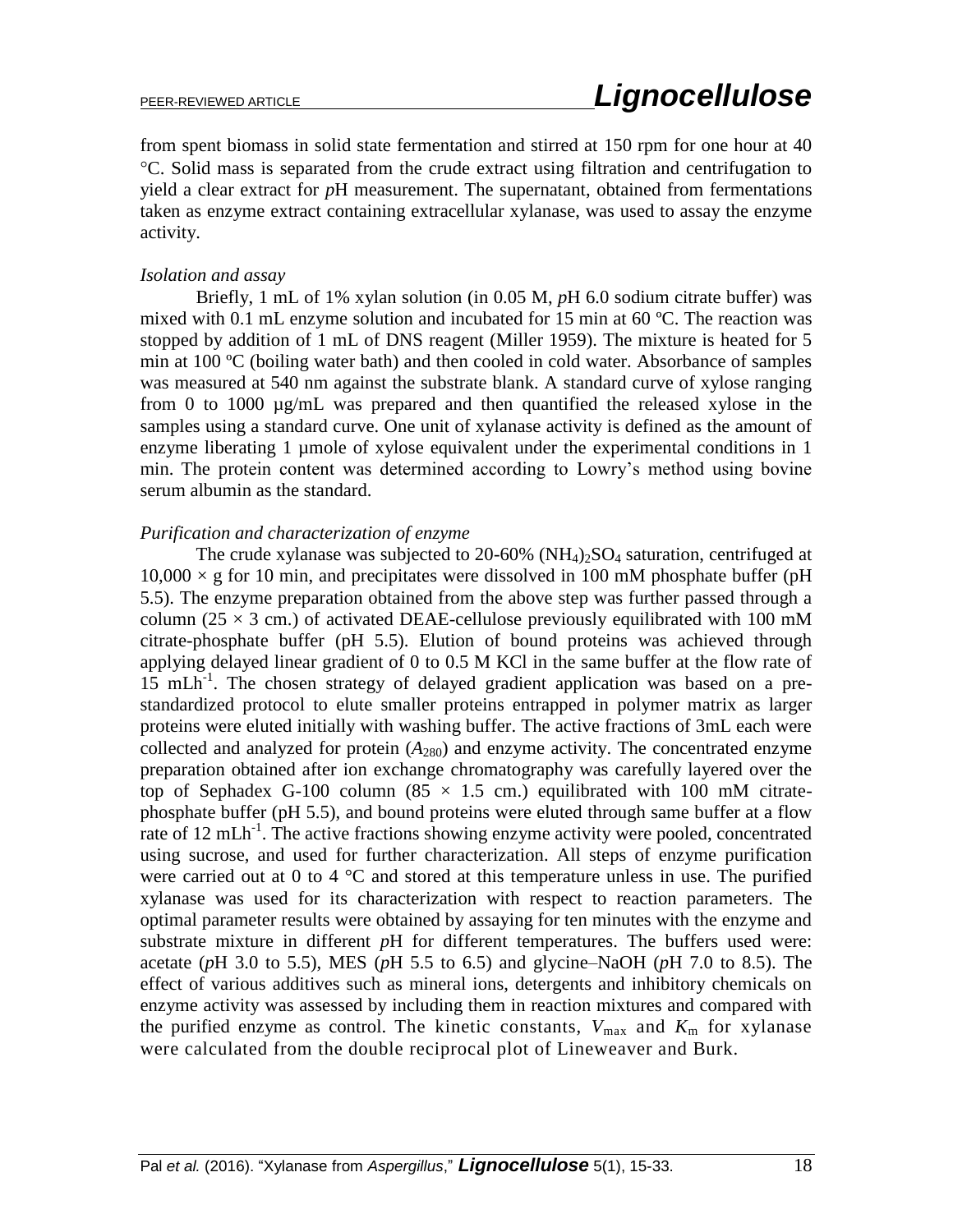#### *Statistical analysis*

The analysis was done to determine the effect of variables on production of xylanase using software "Statistical Package for Agricultural Scientists".

# **RESULTS AND DISCUSSION**

In recent years, considerable attention has been paid to the up-scaling of microbial fermentation processes, especially for enzyme production. There has been a surge of interest in the production of xylanolytic enzymes for their wide applicability in crop and commodity processing. Microbial cultures, regardless of the nature of the end product and the type of bioprocess, have certain specific requirements for their growth which have to be optimized for their maximum production. The results on the optimization of culture conditions for the maximum production of xylanase by *A. niger* KR-3 are presented here. This study also highlights the characteristic features of the enzyme that favor its commercial utility.

# **Selection and Identification of Xylanase Producing Microorganism**

*Aspergillus niger*, showing clear zone on agar plates containing xylan, was hypothesized to function as a xylanase producer. The potential of this isolate was evaluated, based on the diameter of clearing zone formation (data not shown) and the maximum production of xylanase activity. The selected fungal isolate, i.e. *A. flavus* in the present investigation, had been identified at Department of Virology, Indian Agricultural Research Institute (IARI), New Delhi and used for further studies for optimizing culture conditions to get maximum production of xylanase.

# **Optimization of Medium and Culture Conditions**

To obtain superfluous xylanase production, *A. flavus* KR-3 was grown on xylanase cultivation medium having xylan as a sole carbon/energy source, with 0.1% xylan under static condition in BOD incubator, and enzyme production was determined. Xylanase production was found maximum with a titer of  $\sim$ 9.87 U/g, when mineral salt solution was used to moisten the solid substrate, whereas the enzyme production was relatively low (7.32 U/g) without mineral salt solution (data not shown). In further studies, mineral salt solution was used. The xylanase production by *A. niger* KR-3 was examined at various *pH* of mineral salt solution ranging from 5.0 to 7.0 with an increment of 0.5 unit. The growth as well as xylanase production was found maximum (11.5 U/g) at *p*H 5.5 while it was minimum at *p*H 7.0 (~ 6.2 U/g), indicating that *A. flavus* grows well and produce maximum xylanase at slightly acidic conditions.

Poorna and Prema (2007) postulated that cultivation of *A. flavus* at an unfavourable *p*H may limit the xylanase production by reducing the bio-availability of the hemicellulosic substrate. The initial *p*H has been observed to influence the transport of enzymes across the cell membrane (Bakri *et al.* 2008). Similar results have been reported in *A. terreus*, where the lowest (*p*H 3.0 or 10.0), moderate (*p*H 4.0), and highest (*p*H 6.0) xylanase activities were observed (Chidi *et al.* 2008). *Aspergillus* sp. RSP-6 was active in xylanase production over a broad range of *p*H from 2.0 to 6.0 with maximum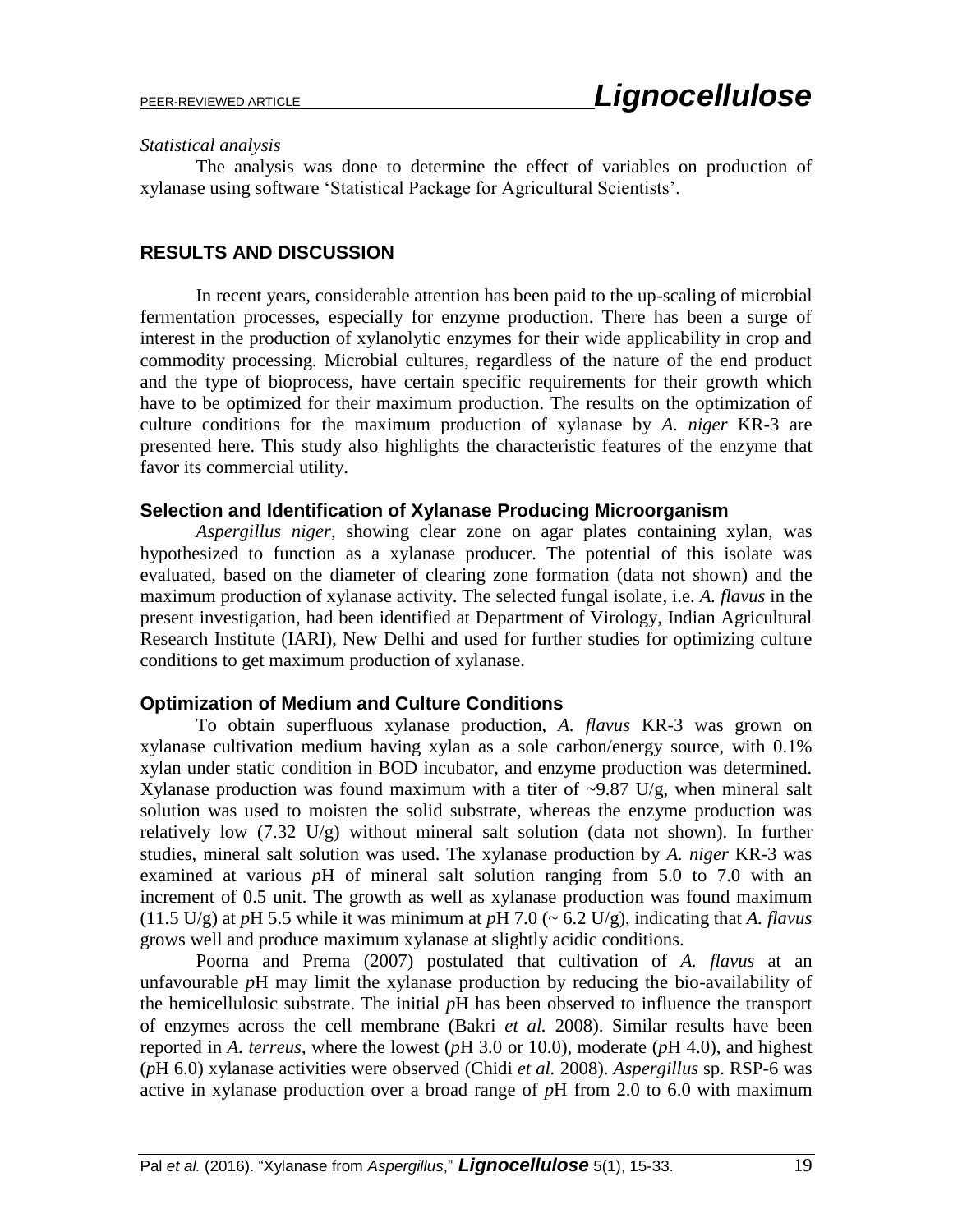production at *p*H 3.0 (Laxmi *et al.* 2008). The enzyme production was drastically reduced at neutral *p*H and no enzyme production was noticed in alkaline medium of *p*H 8.0. A *p*H of around 5.0, in general, has been observed to be optimum for xylanase production (Gupta *et al.* 2009, Shah and Madamwar 2005, Sridevi and Charya 2011, Subramaniyan and Prema 2002).

The effect of seven different substrate on xylanase production by *A. niger* was studied (Fig. 1). Agro-residues were tested to make the enzyme production economical, as they are crude and cheaper than pure xylan. Among the substrates used, wheat bran (WB) supported maximum enzyme production, where  $\approx 7.5$  U/mg enzyme titer was observed. The amount of extracellular protein synthesized was also found to be the highest (6 mg/mL) in wheat bran containing medium components. However, aloe vera skin (AS), musambi peel (MP), pineapple peel (PP), maize involucres (MI), banana peel (BP), and sugarcane bagasse (SB) were poorly utilized by the stain.



**Fig. 1.** Effect of carbon source on xylanase production by *A. niger* KR-3

The use of wheat straw and wheat bran as a carbon source for xylanase production has been reported (Bakri *et al.* 2008; Gupta *et al.* 2009; Ghanem *et al.* 2000; Okafor *et al.* 2007). Other agro-residues such as rice straw (Dhillon *et al.* 2000), sugarcane bagasse (Sandrim *et al.* 2005), corncob (Silva *et al.* 2005, Gomes *et al.* 1993), oat spelt xylan (Muthezhilan *et al.* 2007), and Brewer's spent grain (Terrasan *et al.* 2010) have also been reported as suitable substrates for xylanase production. Induction of the synthesis of xylan-degrading enzymes by xylanolytic organisms cultured with xylan as carbon source is well documented (Pal and Khanum 2010; Bhushan *et al*. 2012; Bhushan *et al*. 2014). However, xylanase production in *Aspergillus* sp. RSP-6 appears to be constitutive in nature, and none of the monosaccharide or disaccharide improved the xylanase production compared to palm fiber as carbon source (Laxmi *et al.* 2008). In contrast, xylanase activity in *A. pullulans* Y-2311-1 was induced by xylose (Li *et al.* 1994) as well as by glucose and cellobiose in *T. fusca* and *P. bryantii* (Chen and Wilson 2007; Miyazaki *et al.* 2005). Suppression of xylanase synthesis by readily metabolizable sugars such as glucose and/or xylose has been reported in *Streptomyces* sp. (Beg *et al.* 2000).

 The effect of supplementation of different organic nitrogen sources on xylanase production by *Aspergillus niger* KR-3 was studied by incorporating them in mineral salt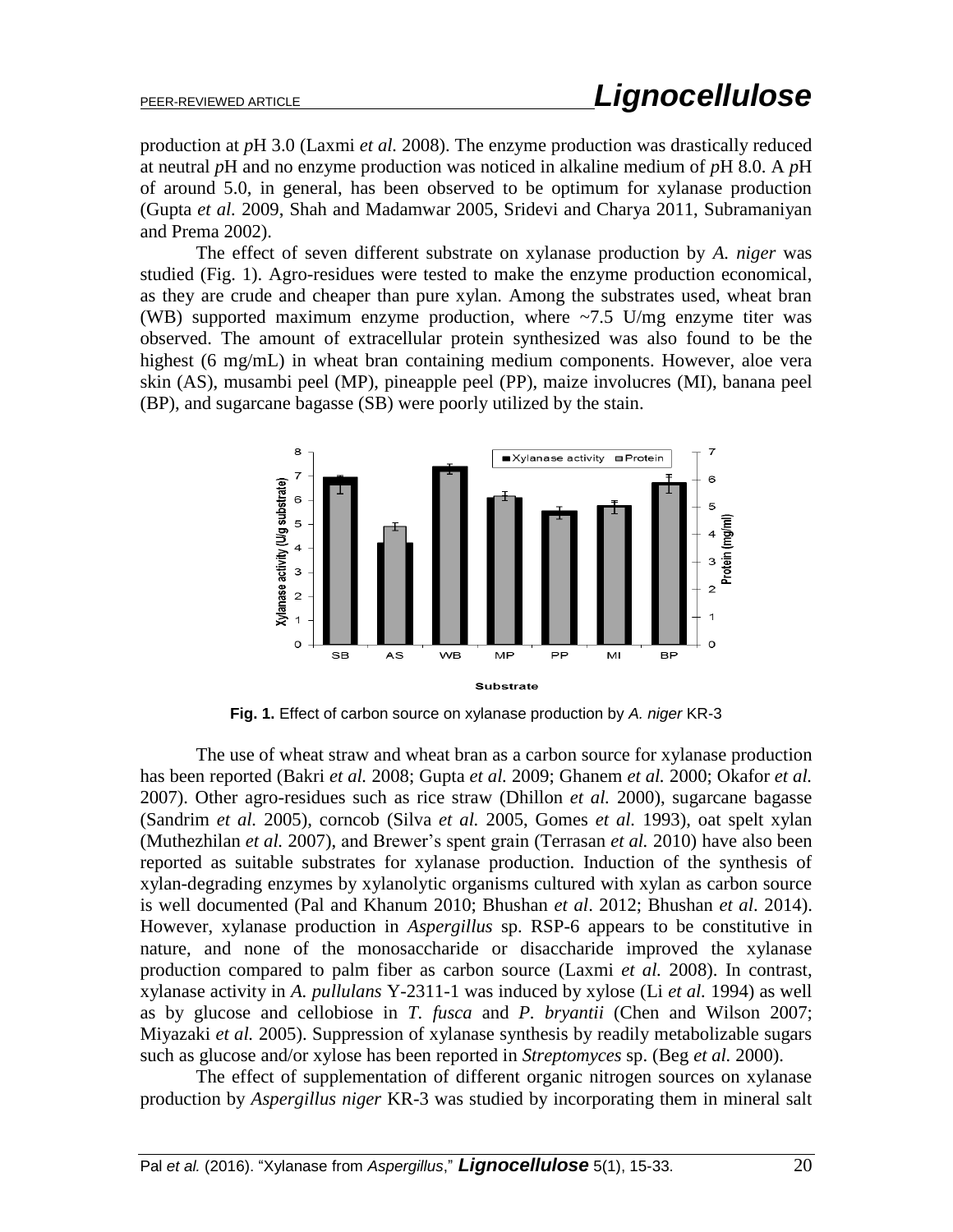solution at a concentration of 1%. Among the 5 nitrogen sources studied, yeast extract favoured maximum xylanase production (17.43 U/mg) followed by tryptone (16.87), peptone (16.32), beef extract (15.67), and skim milk (14.48) (Fig. 2). All if the inorganic nitrogen sources supported the enzyme production, but not as efficiently as yeast extract.



**Fig. 2.** Effect of nitrogen source on xylanase production by *A. niger* KR-3

The results obtained during the present investigations are in agreement with those reported by Laxmi *et al.* (2008) where yeast extract has been reported to be the best nitrogen source for xylanase production by *Aspergillus* sp. RSP-6, whereas other nitrogen sources such as peptone, beef extract, soybean meal, peanut meal, and corn steep liquor, were found to be poor nitrogen sources. Yeast extract and peptone has been used and recommended by many workers (Sa-Pereira 2002; Bhushan *et al.* 2012, 2014) as nitrogen source. In contrast to our results, peptone as the best source of organic nitrogen for the production of xylanase from *A. niger, F. solani* and *T. harzianum* (Bakri *et al.* 2008; Gupta *et al.* 2009). However, when alternative nitrogen sources such as cotton leaf residues and soybean residues were used individually and in combination, lower xylanase activities were observed (Seyis and Aksoz 2005). Inorganic nitrogen such as  $NaNO<sub>3</sub>$  (0.5%) have been reported to be the best in stimulating xylanase production by *Cochliobolus sativus* (Bakri *et al.* 2008).

Although the physiological changes induced by high temperatures during enzyme production is not very clear, it has been suggested that at high temperatures, microorganisms may synthesize a reduced number of proteins that are probably essential for growth and other physiological processes including enzyme production (Gawande and Kamat 1999). By applying the temperature shift during laboratory cultivation, hydrolytic activity could be almost doubled, whereas the xylanolytic production was three- to fivefold higher in comparison to cultivation at a constant temperature of 30 ºC.

The ambient temperature of  $28\pm3$ °C was found to be suitable for maximum production of xylanase in *A. niger* (Kheng and Omar 2005). The best temperature for xylanase production by *A. japonicum* has been reported to be 25ºC (Simoes *et al.* 2005). With cultivation temperature lower and higher than the optimum, a decline in xylanase activity has been reported (Gupta *et al.* 2009; Kheng and Omar 2005). A slightly higher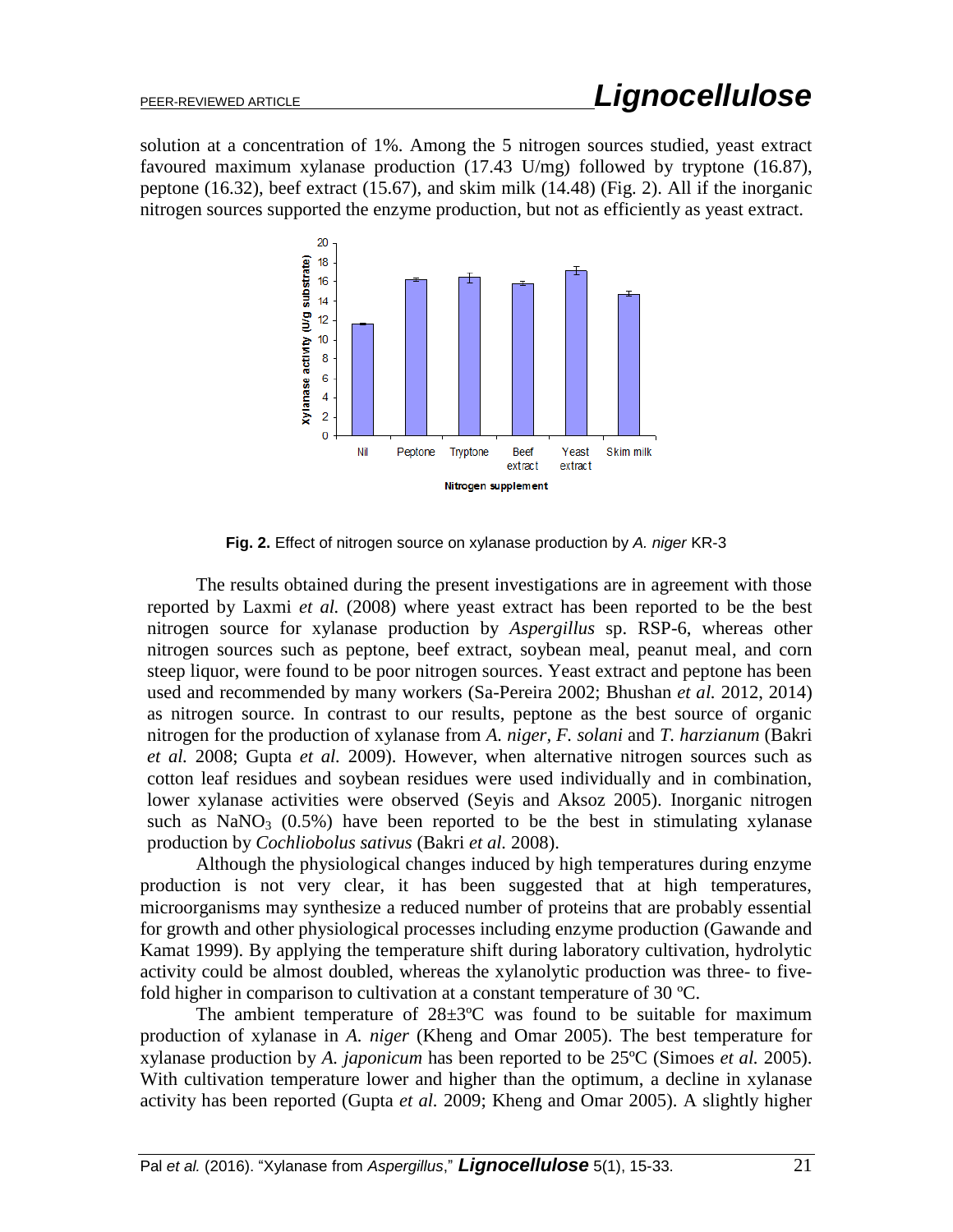temperature of 45ºC and 50ºC has been reported to be optimum for xylanase production by *P. oxalicum* and *T. aurantiacus*, respectively (Dhillon *et al.* 2000; Muthezhilan *et al.* 2007).

The medium optimized at this stage for xylanase production by *A. niger* KR-3 was termed as 'xylanase overproduction medium' and finally, optimized conditions were: modified xylanase cultivation medium containing wheat bran and yeast extract; *p*H 5.5 at 45 ºC.

## **Purification of Xylanase**

The purification of xylanase from *A. niger* KR-3 was carried out using conventional techniques such as ammonium sulphate fractionation, dialysis, and gel filtration chromatography through Sephadex G-100. The complete purification procedure was carried out using 0.05 M citrate buffer (*p*H 5.5). One hundred milliliters of crude enzyme were taken for purification of xylanase. The volume was subjected to ammonium sulphate fractionation. The enzyme activity was seen in 25 to 70% pellet. The pellet was dissolved in buffer and dialyzed to remove residual salt. Dialysis was carried out using a 10 kDa cut-off dialysis bag. The total volume of enzyme obtained after dialysis was 15 mL, which was further subjected to gel filtration chromatography (Sephadex G-100).

An elution profile of loaded semi-purified protein and total protein is shown in Fig. 3. All the tubes were assayed for xylanase activity. It is clear from figure that xylanase was eluted in a single peak. The tubes showing xylanase activity were pooled and used in further studies. The final enzyme preparation (30 mL) had a specific activity of 3.15 µmole/min/mg protein. At the end of purification steps, there was 5.3-fold purification and 42.16% recovery of xylanase, and the total protein was reduced to 24.13 mg.

The specific activities of xylanases from one microbial source have been found to vary from 0.28 to 7,600 µmole/min/mg of protein (Shao *et al.* 1995). The results observed are therefore in accordance to literature. The yield is 42.16%, which is more as compared to xylanase from *Bacillus sp.* strain 41M-1, where recovery was only 15.3% (Nakamura *et al.* 1993).



**Fig. 3.** Elution profile of xylanase from *A. niger* KR-3 on molecular sieve column Sephadex G-100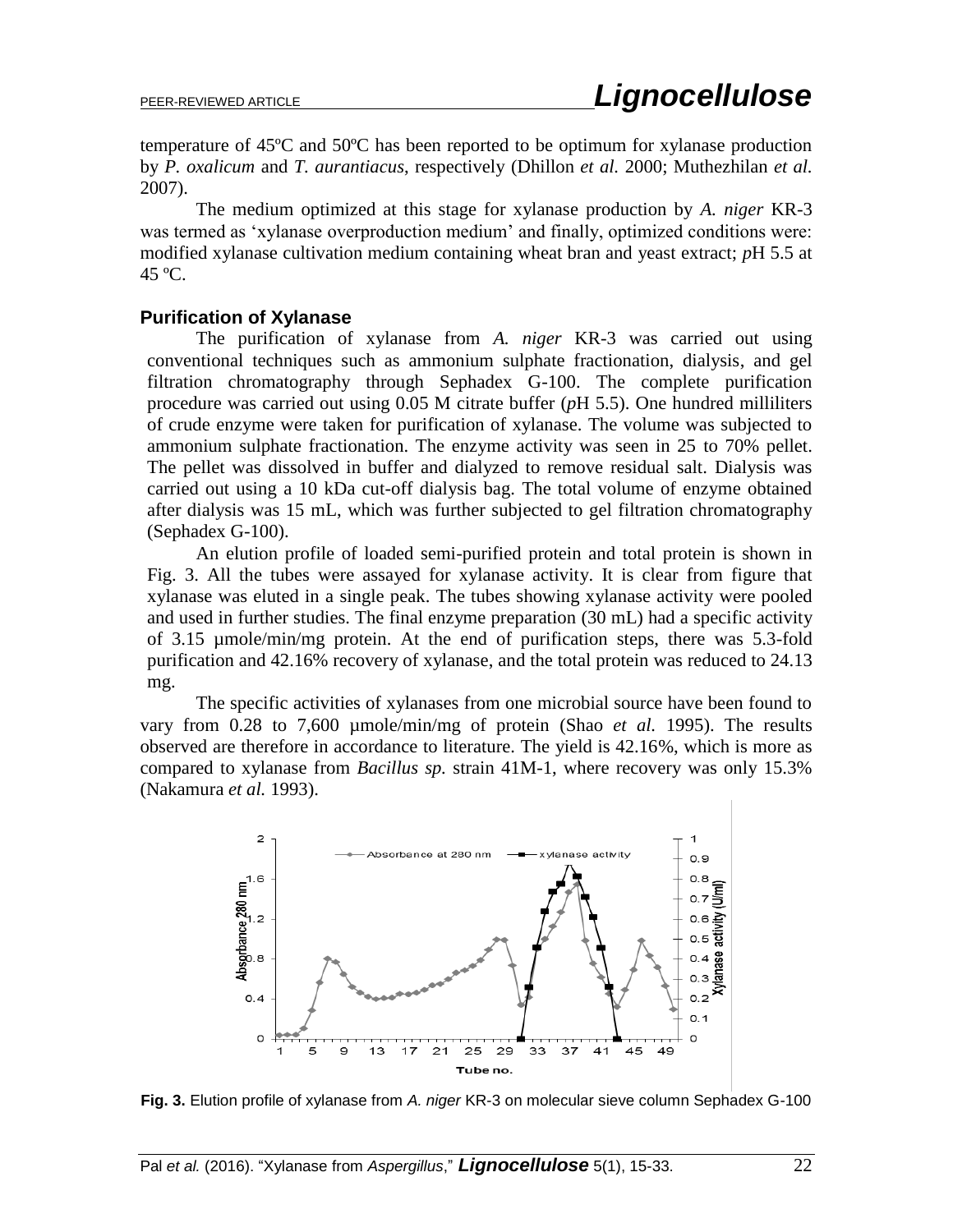## **Characterization of Xylanase**

#### *Substrate saturation and velocity*

The purified xylanase from *A. niger* showed a hyperbolic response with increasing concentrations of oat spelt xylan (extrapure), in an otherwise standard reaction mixture. The activity of the enzyme increased with increased concentration of the xylan until it reached a maximum at 0.3%, indicating that enzyme follows Michaelis-Menten kinetics (Fig. 4, Inset). With further increase in substrate concentration, the activity remained constant indicating that the active sites are fully occupied with the substrate. From the Lineweaver–Burk plot (Fig. 4),  $K_m$  and  $V_{\text{max}}$  of xylanase were found to be 0.3% and 5U/mL for oat spelt xylan.



**Fig. 4.** Lineweaver-Burk plot and substrate saturation curve (inset) of purified xylanase from *A. niger* KR-3 for oat-spelt xylan

Xylanase from *Neocllimastix frontalis* was found to follow Michaelis-Menten kinetics with oat spelt xylan as substrate having a  $K<sub>m</sub>$  value of 1.22 mg/mL (Gomez *et al.*) 1993). Xylanase extracted from *Aspergillus sp*. has  $K_m$  and  $V_{max}$  values of 8.9 mg/mL and 11,000U/mg protein, respectively (Krisana *et al.* 2005). A *K*<sup>m</sup> value of 0.9 mg/mL was observed for xylanase from *Arthrobacter sp.* towards wheat bran (Khandeparkar and Bhosle 2006).

#### *Effect of p*H *on enzyme activity*

The activity of xylanase was determined by buffering the reaction mixture in the *p*H range 4.5 to 9.5. Xylanase showed activity over a range of *p*H value with two apparent *p*H optima having maximum activity at *p*H 6, which is considered as the primary *p*H optimum. Another optimum *p*H was observed at *p*H 8, which is considered to be the secondary *p*H optimum (Fig. 5). Ionization of side chains of amino acids in an enzyme molecule has been documented to play significant role in three dimensional structural integrity of enzyme as a whole and its active site. At different *p*H of assay mixture, ionization of side chain is different resulting in different conformation and different activity. At *p*H 6, enzyme shows the maximum activity because of the higher stability of enzyme and its active site. With further increase in *p*H, there was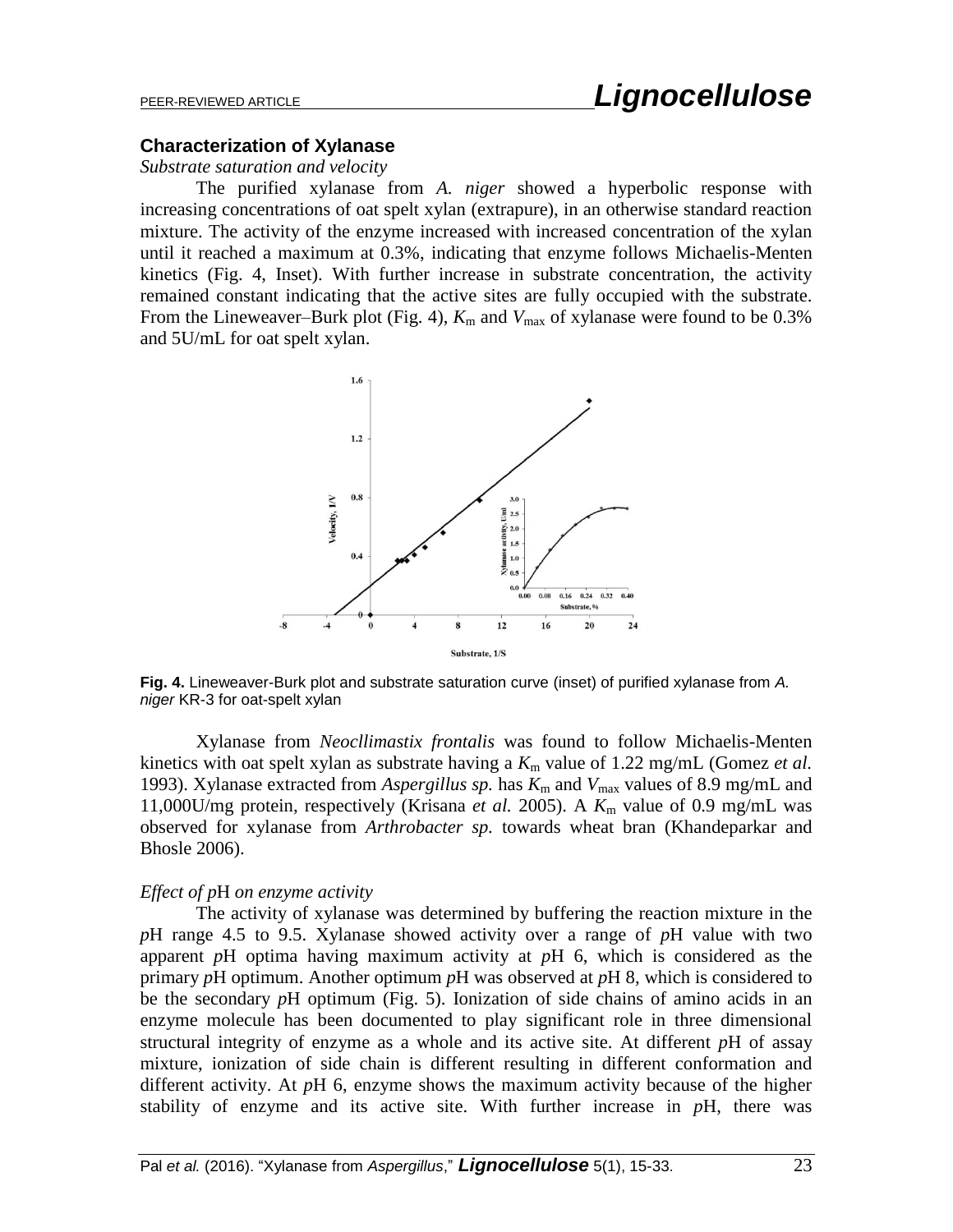conformational change leading to loss in activity. But at *p*H 8, due to the ionizing activity, it is highly likely that there is formation of transient secondary active site capable of catalytic activity and as a result showed 75% activity of primary *p*H optima.



**Fig. 5.** Effect of pH (at 50 °C) on xylanase activity from *A. niger* KR-3

Similar results have been observed in xylanase from *Rhizopus stolonifera*, which showed optimum activity at *p*H 6 and *p*H 9 (Goulart *et al.* 2005). According to Collmer and Keen (1986), enzymes of fungal origin display highest activity in slightly acidic *p*H range. Xylanase produced from *Aspergillus sp.* showed maximum activity in the range of *p*H 4.0 to 7.0 (Reis *et al.* 2003; Biswas *et al.* 1990), which is in accordance to our result of primary *p*H optima. The minor *p*H optima is interesting from an industrial view-point, as the alkaline xylanases have good scope in bleaching process (Subramaniyan and Prema 2002; Christov *et al.* 1999). Its ability to catalyze activity in both acidic and alkaline conditions can be exploited in both food and pulp bleaching industries.

#### *Effect of temperature on enzyme activity*

Xylanase activity was monitored at different temperatures of assay mixture. Enzyme showed maximum activity at 50  $^{\circ}$ C, and further increase in temperature caused a sharp decrease in enzyme activity (Fig. 6).



**Fig. 6**. Effect of temperature (*p*H 6.0) on xylanase activity from *A. niger* KR-3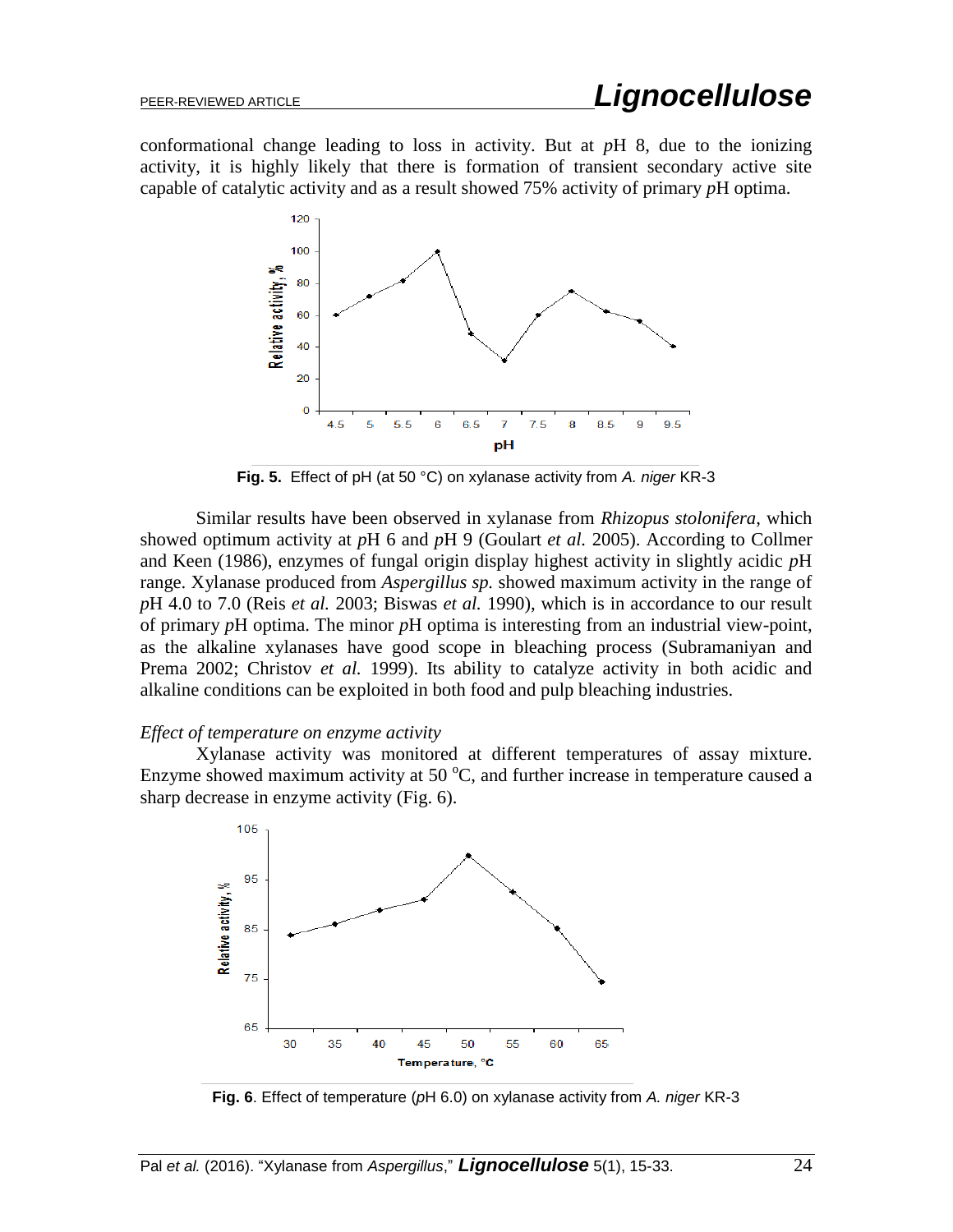The present finding on optimum temperature is supported by various authors. Similar results were reported (Sandrim *et al.* 2005; Georis *et al.* 2000). The optimum temperature for xylanase activity in the range of 60 to 80<sup>o</sup>C have been reported (Anand *et al.* 1990; Breccia *et al.* 1998). Xylanase produced by most of the *Aspergillus sp.* showed highest activity in the range of temperature 50 to  $60^{\circ}$ C (Haltrich *et al.* 1993; Bajpai 1997). The optimum temperature for both bacterial and fungal sources has been found to vary between 40 and 60<sup>°</sup>C (Kulkarni *et al.* 2003).

#### *Thermostability of xylanase*

No loss of activity of xylanase was found when incubated for 60 min at 45  $^{\circ}$ C. The enzyme was stable for 30 min at 50  $^{\circ}$ C, and after 60 min incubation it was able to retain ~91% of its original activity. The enzyme could retain only 52 and 42% of its activity after 60 min incubation at 55 and 60  $^{\circ}$ C, respectively (Fig. 7).

Usually xylanase obtained from fungus is less stable than that of bacterial xylanase (Coral *et al.* 2002). Xylanase from *Marasmius sp.* was also stable up to 50  $^{\circ}$ C (Ratanochomsri *et al.* 1999). In contrast to our result, the xylanase from *Aspergillus nidulans* was found to be stable up to 55  $^{\circ}$ C (Reis *et al.* 2003). Crude enzymes have been found to be more stable than the purified enzyme (Krisana *et al.* 2005), showing the sensitiveness of purified xylanase to temperature.



**Fig. 7.** Temperature stability of xylanase from *A. niger* KR-3

#### *Effect of metal ion and EDTA*

Xylanase could have a requirement for a divalent metal cation, which we tried to satisfy using  $Mn^{2+}$ . The enzyme showed increased activity with increasing concentrations of MnCl<sub>2</sub>. Other divalent metal ions such as  $Ca^{2+}$  and  $Mg^{2+}$  had inhibitory action on the activity. Among monovalent metal ions,  $Na<sup>+</sup>$  had neutral effect, while  $Li<sup>+</sup>$  was found to be an activator and  $K^+$  had slight negative effect on the activity. EDTA, being the chelator of metal ions, had an inhibitory effect on enzyme activity (Table 2).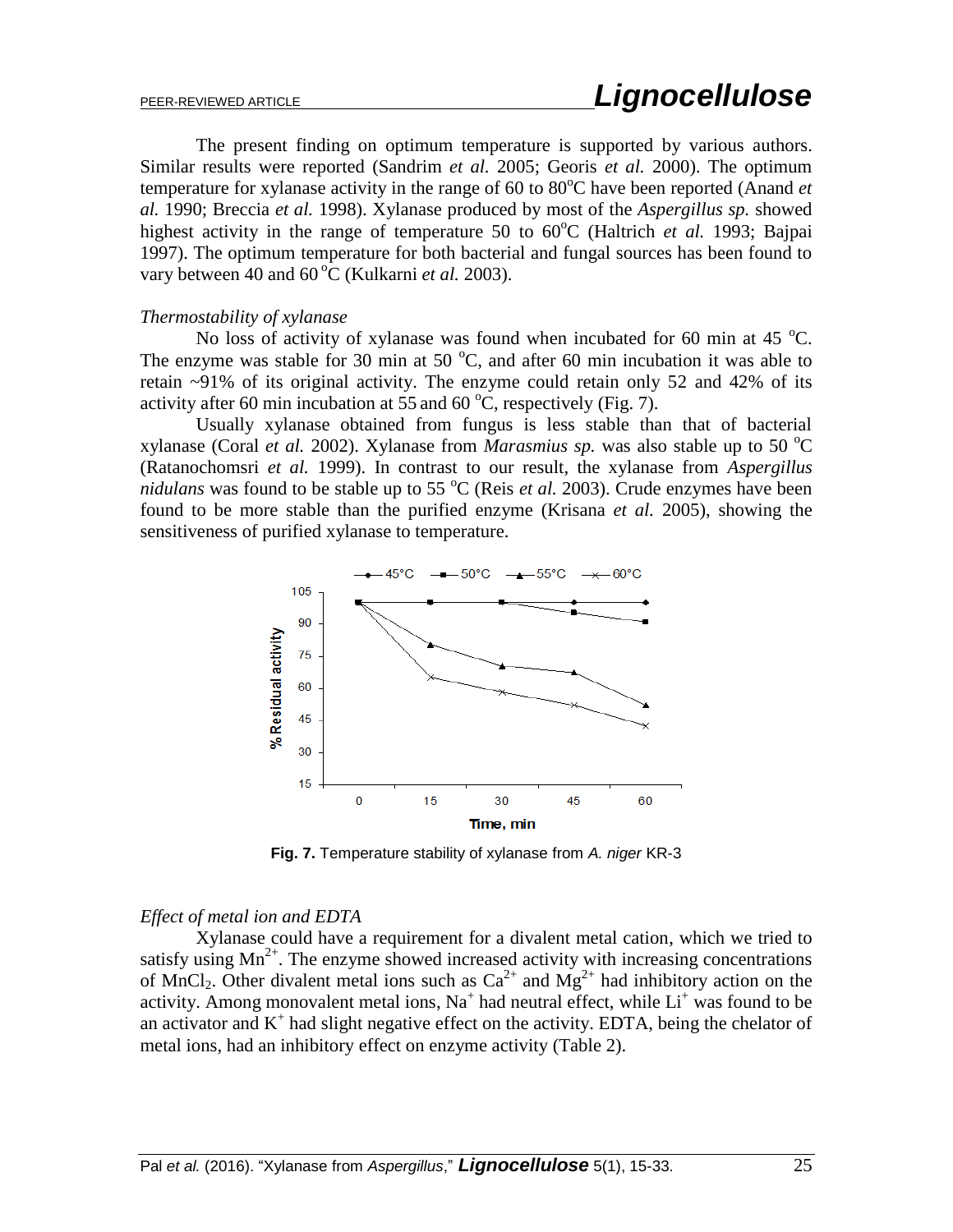|            | Concentration (mM) |                  |                  |                  |
|------------|--------------------|------------------|------------------|------------------|
| Metal ions |                    | 5                | 10               | 20               |
| Τi         | 109.5±0.61         | $118.8 + 0.42$   | $119.4 \pm 0.41$ | $122.5+0.37$     |
| $Na+$      | $98.2 \pm 0.81$    | $98.8 \pm 0.83$  | $103.5 + 0.91$   | $104.7 \pm 0.84$ |
| $K^+$      | $92.3 \pm 0.29$    | $92.3 \pm 0.75$  | $91.7 + 0.82$    | $88.7 \pm 0.94$  |
| $Mg^{+2}$  | $72.5 \pm 0.57$    | $70.7 + 0.72$    | $62.5 \pm 0.79$  | $55.8 \pm 0.81$  |
| $Ca+2$     | $59.1 \pm 0.79$    | $55.7+0.99$      | $51.4 \pm 0.83$  | $49.5 \pm 0.71$  |
| $Mn^{2}$   | $216.4 \pm 0.94$   | $244.8 \pm 0.19$ | $270.5 \pm 0.76$ | $325.5 \pm 0.89$ |
| EDTA       | $62.1 \pm 0.59$    | $58.2 \pm 0.81$  | $55.3 + 0.69$    | $49.4 \pm 0.60$  |

**Table 2.** Effect of Metal Ions and EDTA on Xylanase Activity

The stimulation of fungal xylanase activity by  $Mn^{2+}$  has been previously reported (Cesar and Mrsa 1996; Fialho and Carmona 2004; Faulet *et al.* 2006). In contrast to the results obtained, Na<sup>+</sup> was found to be a potent effector of xylanase obtained from A. niger BCC14405 (Krisana *et al.* 2005). Xylanases obtained from *Bacillus sp.* did not have any requirement of metal ion and EDTA did not affect its activity (Nakamura *et al.* 1993; Bataillon *et al.* 2000).

## *Effect of reducing agents*

Xylanase was assayed for activity in the presence of various reducing agents. Lascorbic acid was found to be a potent stimulator of the enzyme with nearly 5-fold increase in the activity. Vanillin had a neutral effect on enzyme activity, while glutathione, cysteine, and ellagic acid were also found to have positive effects on enzyme activity, to a varying extent. Under influence of tannic acid, there was stimulation at lower concentration, and at higher concentrations precipitates were observed (Table 3).

Reducing agents are used in the assay mixture to reduce the disulphide bonds (Faulet *et al.* 2006). The stimulation of activity suggests that sulfhydryl groups play an essential role in the native conformation of xylanase*.*

|                 | Concentration (mM) |                  |                  |                  |
|-----------------|--------------------|------------------|------------------|------------------|
| Reducing agents |                    | 5                | 10               | 20               |
| Ascorbic acid   | $342.1 + 0.71$     | $367.8 \pm 0.42$ | $512.5 \pm 0.61$ | $513.8 \pm 0.39$ |
| Vanillin        | $99.8 \pm 0.94$    | $98.9 \pm 0.69$  | $101.3 \pm 0.47$ | $100.8 + 0.84$   |
| Glutathione     | $155.4 \pm 0.45$   | $237.7 \pm 0.75$ | $283.6 \pm 0.67$ | 181.9±0.69       |
| Cysteine        | $136.7 \pm 0.57$   | $152.4 \pm 0.72$ | $131.3 \pm 0.74$ | $114.5 \pm 0.84$ |
| Tannic acid     | $171.5 \pm 0.79$   | $113.3 \pm 0.99$ |                  |                  |
| Ellagic acid    | $182.1 \pm 0.94$   | $193.4 \pm 0.19$ | $206.8 \pm 0.76$ | $208.1 \pm 0.89$ |

**Table 3.** Effect of Reducing Agents on Xylanase Activity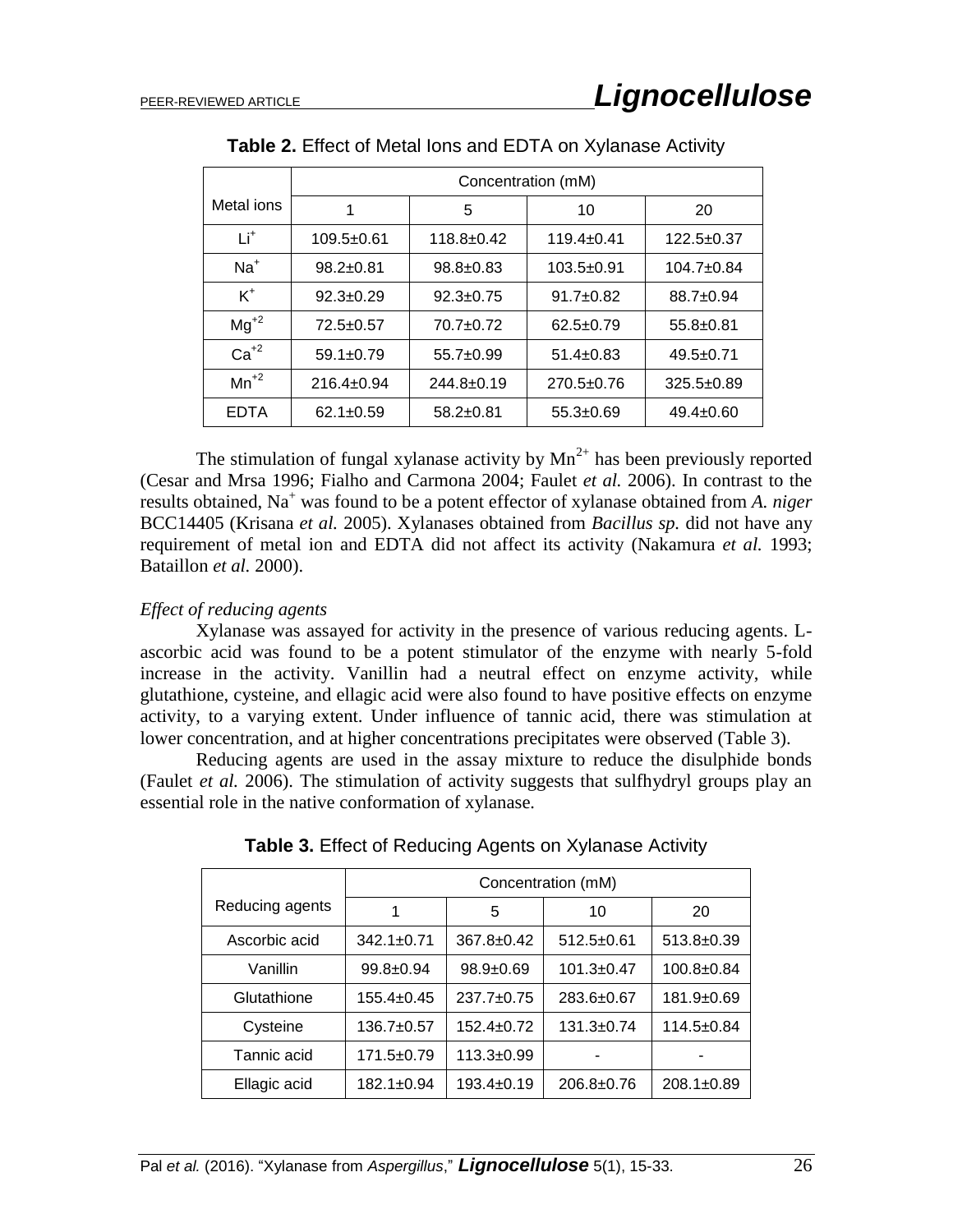## *Effect of organic solvents*

Organic solvents are used in enzyme purification for selective protein precipitation, as they decrease the dielectric constant of the media and increase the electrostatic forces between the protein molecules, thereby causing them to aggregate. So before employing this step, resistance of enzyme to organic solvents must be ensured. Carrying out enzymatic reactions in organic media also is advantageous so as to avoid the problems of solubility in water. Keeping this in view, residual xylanase activity was estimated in the presence of organic solvents in the assay mixture. Enzyme was stable to acetone and propanol treatment when used up to 60% concentration, while methanol and ethanol had negative effect on enzyme activity (Fig. 8a). Based on the present findings, it can be easily concluded that acetone and propanol can be used as first step in xylanase purification to reduce the working volume and also to achieve certain levels of purification.



**Fig. 8 a.** Effect of solvents on enzyme activity from *A. niger* KR-3

In case of xylanase from *Termitomyces sp.*, acetone was found to be the activator of the enzyme (Faulet *et al.* 2006).

The activity of xylanase was assayed in the presence of varying concentrations of glycerol in the reaction mixture. Glycerol was found to have a positive effect, and  $\sim 10\%$ increase in enzyme activity was observed at 20 mM concentration.

It has been suggested that polyhydroxy alcohols, such as glycerol, stabilize proteins by decreasing water activity by forming strong hydrogen bonds with the water. The protein molecules preferentially bind water, and the structure so formed is less able to unfold against the structured glycerol solvent than it would be with water alone. It may also work through the interaction with active site of the enzyme for stabilization. In case of xylanase from *Arthrobacter sp.* polyhydroxy additives like sorbitol, mannitol *etc.* had a positive effect on enzyme activity (Khandeparkar and Bhosle 2006).

# *Effect of surfactants*

The activity of xylanase was assayed in the presence of Triton  $\&$  X-100, Tween  $\&$ -20, and SDS of various concentrations in the assay condition (1 to 4%). Tween®-20 had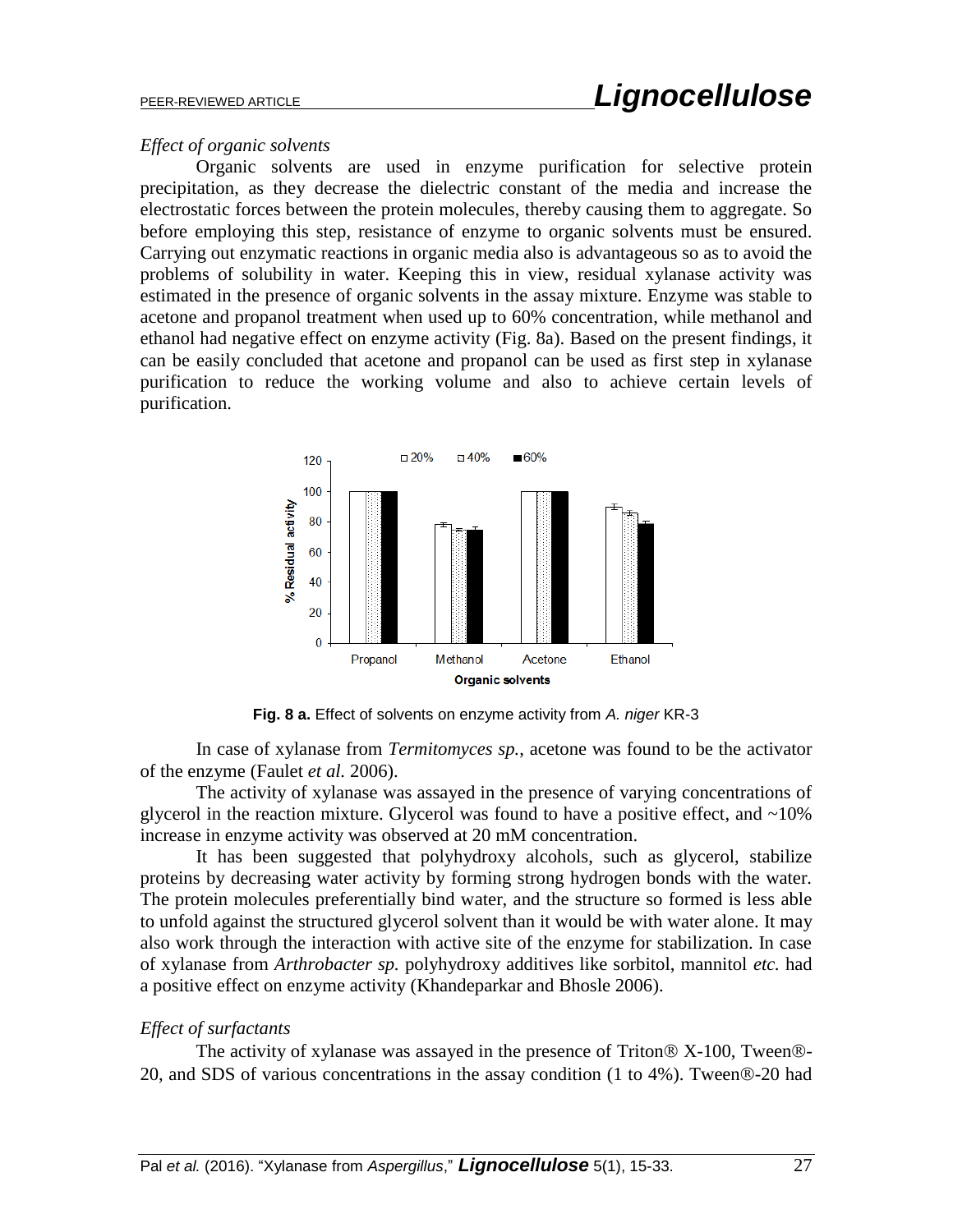a negative effect on enzyme activity, while Triton  $\&$  X-100 was nearly neutral in its action. The enzyme exhibited full stability in the presence of SDS (Fig. 8b).

In contrast to the results obtained, SDS was found to inhibit xylanase activity from *Melanocarpus albomyces* 1168, and Triton<sup>®</sup> X-100 was found to inhibit xylanase activity from *Termitomyces sp.* (Faulet *et al.* 2006). Surfactants are known to increase the enzyme secretion by decreasing the phospholipids content of cell membrane of fungal mycelium coupled with increased permeability. Therefore, SDS being neutral to xylanase can be added in the production medium to improve xylanase production.



**Fig. 8 b.** Effect of detergents on enzyme activity from *A. niger* KR-3

*Effect of Mn+2 on pH profile, temperature profile and thermostability*

 $MnCl<sub>2</sub>$ , which was found to act as an enzyme activator in an earlier experiment, was used in the assay mixture to study its effect on *p*H and temperature profile as well as on the thermostability of the enzyme. In the presence of  $MnCl<sub>2</sub>$  in the assay mixture, the primary or major *p*H optima remained the same (*p*H 6), whereas the secondary or minor *p*H optima shifted forward by one unit, from 8 to 9 and enzyme showed activity in a broader *p*H range (Fig. 9).



**Fig. 9.** Effect of MnCl<sub>2</sub> on pH optima of purified xylanase by A. niger KR-3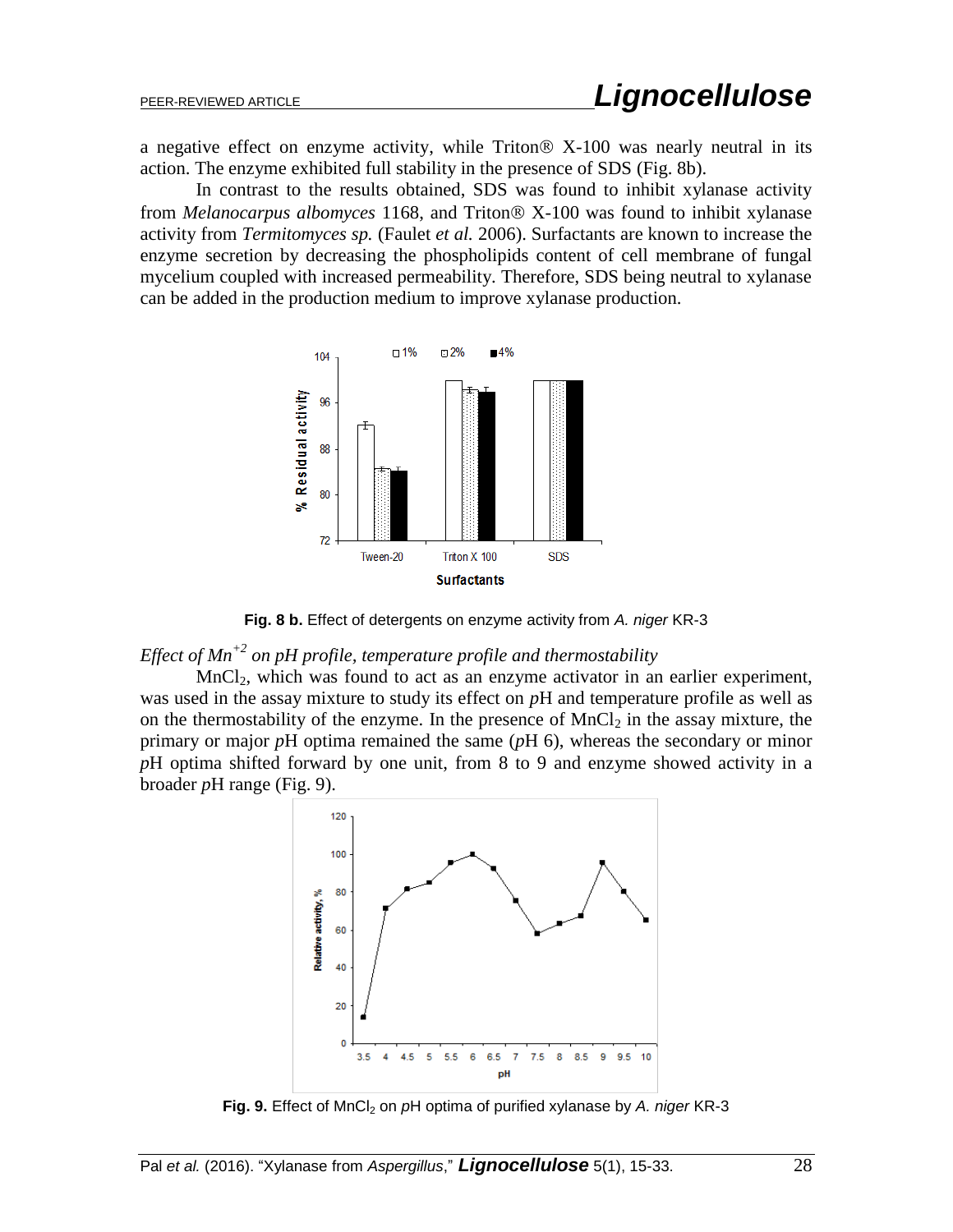This shift and broadening of the *p*H profile may be due to the change in ionization behavior of side chain of amino acids near or at the active site in the presence of  $Mn^{2}$  in the assay condition. The optimum temperature for enzyme activity remained the same with which was 45  $\degree$ C without metal ion, and thermostability for short duration was enhanced by  $+10^{\circ}$ C (Fig. 10a & b).

In case of *Aspergillus ochraceus*,  $K^+$  was found to increase the thermostability of xylanase (Biswas *et al.* 1990).



**Fig. 10a.** Effect of MnCl<sub>2</sub> on temperature optima of purified xylanase by *A. niger* KR-3



Fig. 10b. Effect of MnCl<sub>2</sub> on thermostability of purified xylanase by A. niger KR-3

## **CONCLUSIONS**

Isolation and two-step screening method employed in the study led to the isolation of one efficient strain of *Aspergillus* for production of xylanase. Results obtained on optimization of process variables under SSF revealed that by-products including wheat bran could be effectively used for xylanase production. About five fold enhancement in xylanase production by *A. niger* KR-3 was achieved when trace metal solution moistened wheat bran was inoculated and incubated at  $pH$  6.0 and 45 $\degree$ C for 144 h. The enzyme was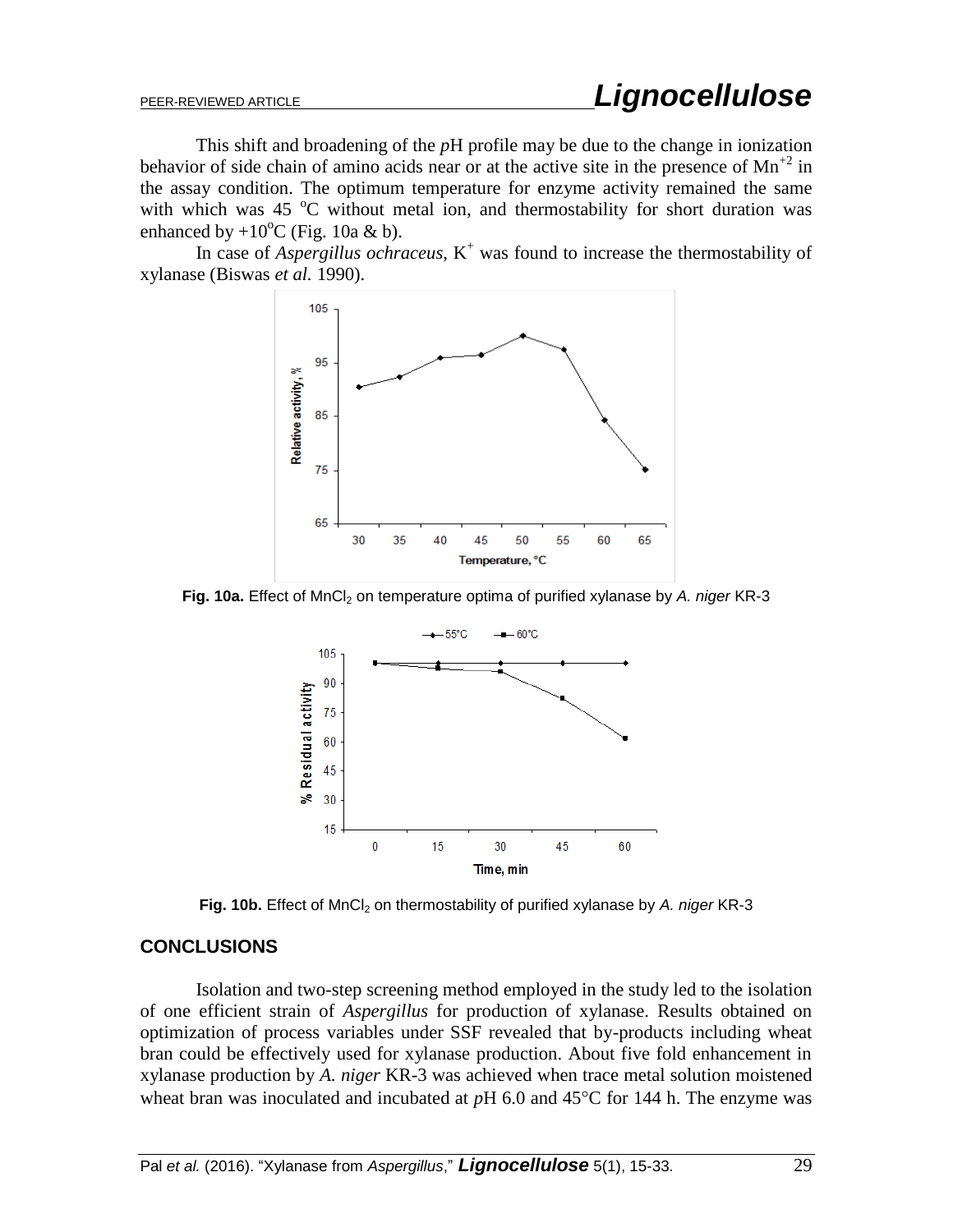purified to near homogeneity and characterized with respect to its industrial robustness, such as stability at high temperatures, resistance to organic solvents and detergents. The enzyme also exhibited peculiar pH optima at 6, 8, and 9. The enzyme activity can also be modulated through exogenous modulators. The low cost of its production, thermophillic nature of microorganism, and stable nature of the enzyme may further broaden the scopes for its use in fruit juice industries.

# **ACKNOWLEDGMENTS**

The authors are grateful to the ICAR, India for utilizing various resources during this investigation and manuscript preparation.

# **REFERENCES CITED**

- Anand, L., Krishnamurthy, S., and Vithayathil, P. J. (1990). "Purification and properties of xylanase from the thermophilic fungus," *Humicola lanuginose* (*Griffon and Maublanc*) *Bunce. Arch Biochem Biophys* 276, 546-553.
- Archana, A., and Satyanarayana, T. (1997). "Xylanase production by thermophilic *Bacillus licheniformis* A99 in solid-state fermentation," *Enzym. Microb. Technol*. 21, 12-17.
- Azin, M., Moravej, R., and Zareh D. (2007). "Production of xylanase by *Trichoderma longibrachiatum* on a mixture of wheat bran and wheat straw, optimization of culture condition by Taguchi method," *Enzym. Microb. Technol.* 40, 801-805.
- Bajpai, P. (1997). "Microbial xylanolytic enzyme system: properties and applications," *Adv. Appl. Microbiol.* 43, 141-164.
- Bakri, Y., Jawhar, M., and Arabi, M. I. E. (2008). "Improvement of xylanase production by *Cochliobolus sativus* in submerged culture," *Food Technol. Biotechnol*. 46, 116- 118.
- Bataillon, M., Cardinali, A. P. N., Castillon, N., and Duchiron, F. (2000). "Purification and characterization of a moderately thermostable xylanase from *Bacillus* sp. strain SPS-0," *Enzym. Microb. Technol*. 26, 187-192.
- Beg, Q. K., Bhushan, B., Kapoor, M., and Hoondal, G. S. (2000). "Production and characterization of thermostable xylanase and pectinase from *Streptomyces* sp. QG-11-3," *J. Ind. Microbiol. Biotechnol*. 24, 396-402.
- Bhushan, B., Kumar, S., and Pal, A. (2014). "Production and partial characterization of extracellular xylanase from acidophilic *Aspergillus flavus* MTCC 9390 grown in SSF mode," *Res. J. Biotechnol.* 9, 97-105.
- Bhushan, B., Pal, A., and Jain, V. (2012). "Isolation, screening and optimized production of extracellular xylanase under submerged condition from *Aspergillus flavus* MTCC 9390," *Enzym. Eng.* 1,103. DOI.10.4172/eeg.1000103.
- Biswas, S. R., Jana, S. C., Mishra, A. K., and Nanda, G. (1990). "Production, purification and characterization of xylanase from *Aspergillus ochraceus*," *Biotechnol. Environ. Eng*. 35, 244-251.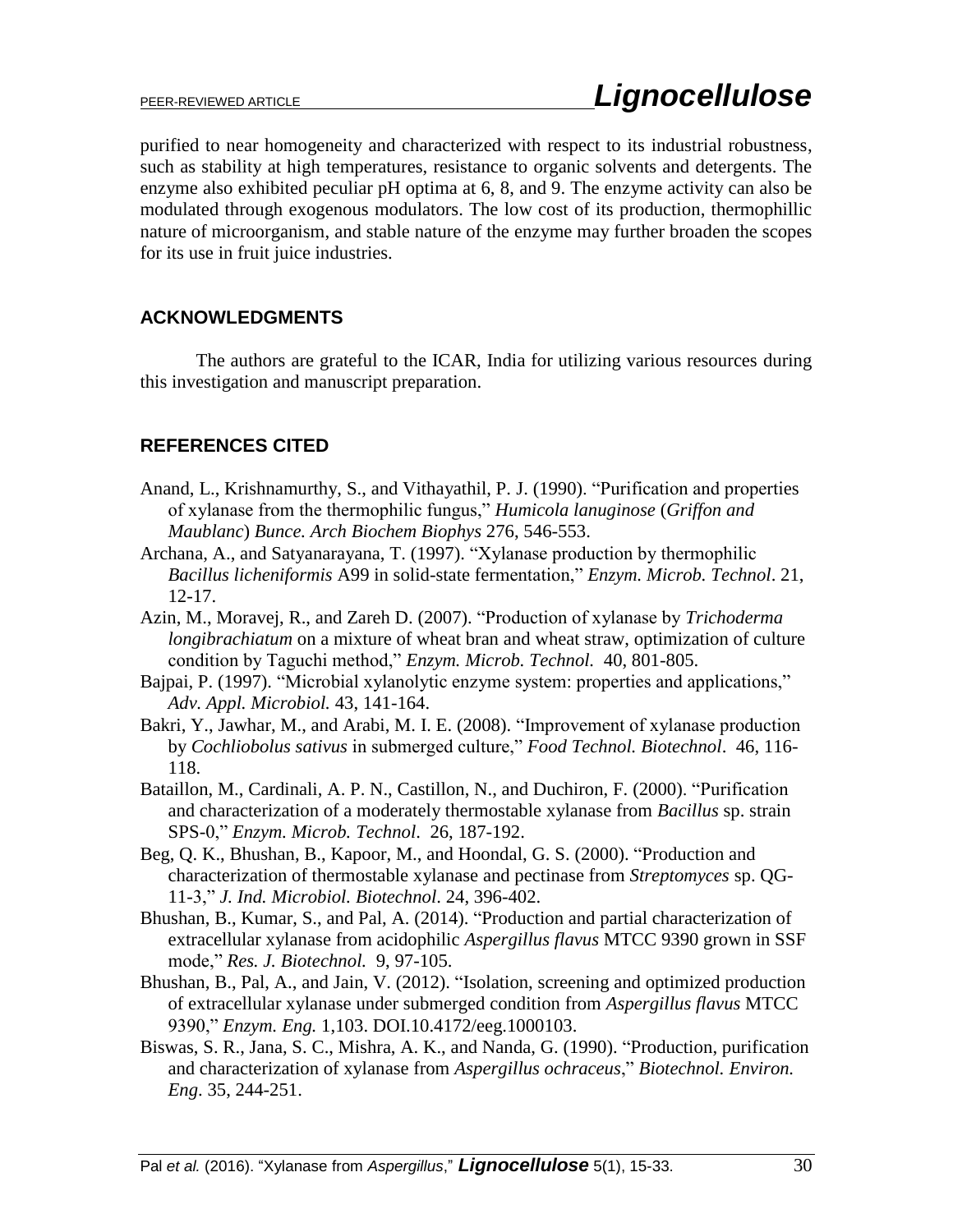- Breccia, J. D., Sineniz, F., Baigori, M. D., Castro, G. R., and Hatti-Kaul, R. (1998). "Purification and characterization of a thermostable xylanase from *Bacillus amyloliquefaciens*," *Enzym. Microb. Technol.* 22, 42-49.
- Cesar, T., and Mrsa, V. (1996). "Purification and properties of xylanase produced by *Thermomyces lanuginosus*," *Enzym. Microb. Technol.* 19, 289-296.
- Chen, S., and Wilson, D. B. (2007). "Proteomic and transcriptomic analysis of extracellular proteins and mRNA levels in *Thermobifida fusca* grown on cellobiose and glucose," *J. Bacteriol.* 189, 6260-6265.
- Chidi, S. B., Godana, B., Ncube, I., vanRensburg, E. J., Cronshaw, A., and Abotsi, E. K. (2008). "Production, purification and characterization of cellulase-free xylanase from *Aspergillus terreus* UL 4209," *Afr. J. Biotechnol*. 7, 3939-3948.
- Christov, L. P., Szakaxs, G., Rele, M. V., and Balakrishnan, H. (1999). "Screening of cellulose-free xylanases and evaluation of their performance on sulfite dissolving pulp," *Biotechnol. Techniq*. 13, 313-316.
- Collins, T., Gerday, C., and Feller, G. (2005). "Xylanases, xylanase families and extremophilic xylanases," *FEMS Microbiol. Rev.* 29, 3-16.
- Collmer, A., and Keen, N.T. (1986). "The role of pectic enzymes in plant pathogenesis," *Ann Rev Phytopathol* 24, 383-409.
- Coral, G., Arikan, B., Unaldi, M. N., and Guvenniez, H. K. (2002). "Some properties of thermostable xylanase from an *Aspergillus niger* strain," *Ann. Microbiol.* 52, 299- 306.
- Dhillon, A., Gupta, J. K., Jauhari, B. M., and Khanna, S. A. (2000). "A cellulase poor, thermostable, alkali-tolerant xylanase produced by *Bacillus circulans* AB16 grown on rice straw and its application in biobleaching of eucalyptus pulp," *Bioresour. Technol.* 73, 273-277.
- Faulet, B. M., Niamke, S., Gonnety, J. J., and Kauame, L. P. (2006). "Purification and biochemical properties of thermostable xylanases from *Termitomyces sp*," *Afr. J. Biotechnol.* 5, 273-282.
- Fialho, M. B., and Carmona, E. C. (2004). "Purification and characterization of xylanases from *Aspergillus giganteusa*," *Folia Microbiol*. 49, 13-18.
- Gawande, P. V., and Kamat, M. Y. (1999). "Production of *Aspergillus* xylanase by lignocellulosic waste fermentation and its application," *J. Appl. Microbiol*. 87, 511- 519.
- Georis, J., Giannotta, F., Buyl, E. D., Granier, B., and Frere, J. (2000). "Purification and properties of three endo-β-1,4-xylanases produced by *Streptomyces* sp. strain 38 which differ in their ability to enhance the bleaching of kraft pulps," *Enzym. Microb. Technol.* 26, 178-186.
- Ghanem, N. B., Yusef, H. H., and Mahrouse, H. K. (2000). "Production of *Aspergillus terreus* xylanase in solid state cultures, application of Placket-Burman experimental design to evaluate nutritional requirements," *Bioresour. Technol*. 73, 113-121.
- Gomes, J., Purkarthofer, H., Hayn, M., Kapplmuller, J., Sinner, M., and Steiner, W. (1993). "Production of a high level of cellulase-free xylanase by the thermophilic fungus *Thermomyces lanuginosus* in laboratory and pilot scales using lignocellulosic materials," *Appl. Microbiol. Biotechnol*. 39, 700-707.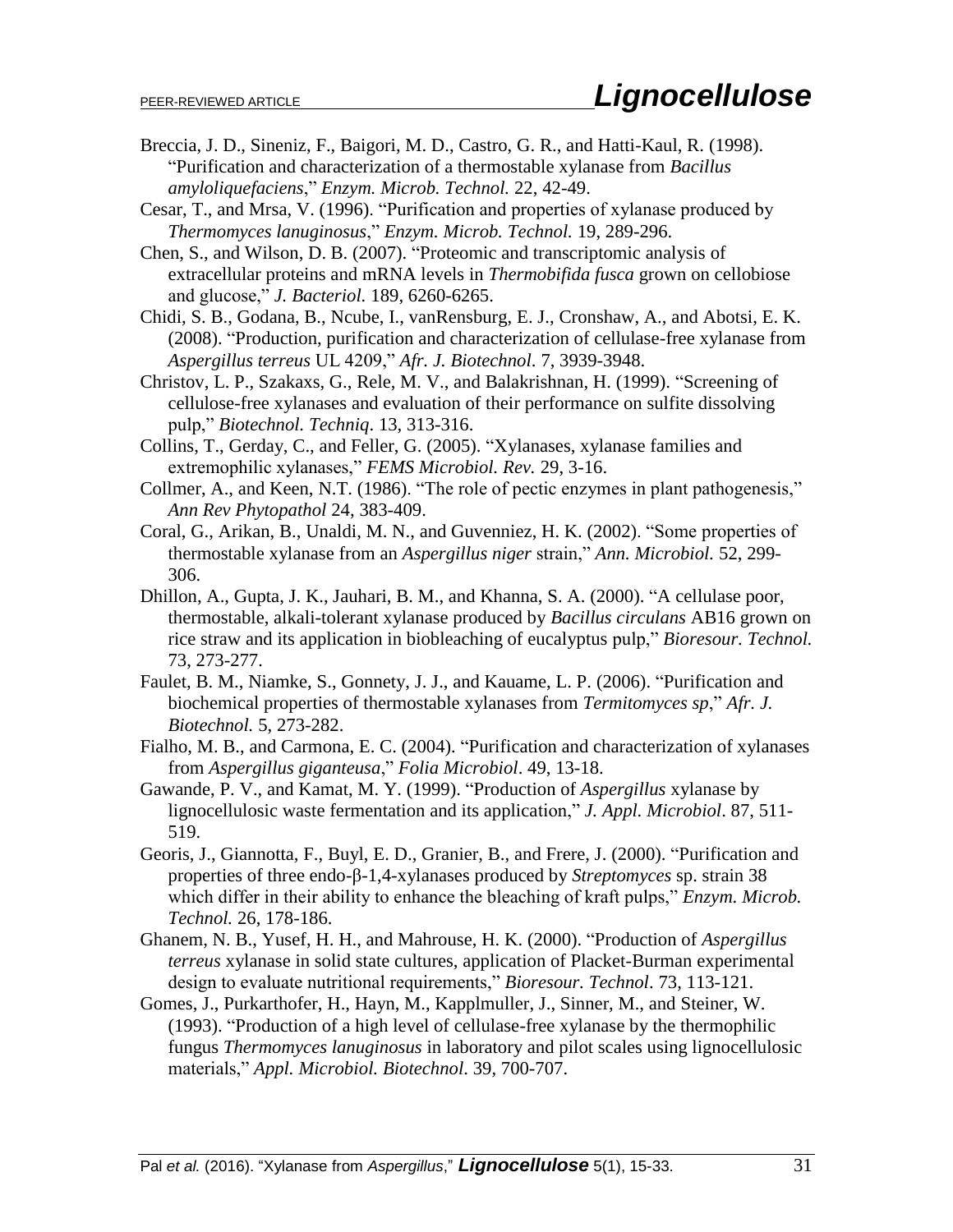- Gomez, B., Segura, De., and Fevre, M. (1993). "Purification and characterization of 2 1,4 xylan endohydrolases from rumen fungus *Neocallismatix frontalis*," *Appl. Environ. Microbiol.* 59, 3654-3660.
- Goulart, A. J., Carmona, E. C., and Monti, R. (2005). "Partial purification and properties of cellulase free alkaline xylanase produced by *Rhizopus stolonifer* in solid state fermentation," *Braz. Arch. Biol. Technol.* 48, 327-333.
- Gupta, V. K., Gaur, R., Gautam, N., Kumar, P., Yadav, I. J., and Darmwal, N. S. (2009). "Optimization of xylanase production from *Fusarium solani* F7," *Am. J. Food Technol*. 4, 20-29.
- Haltrich, D., Preiss, M., and Streiner, W. (1993). "Optimization of culture medium for increased xylanase production by a wild strain of *Schizophyllum commune*," *Enzym. Microb. Technol.* 15, 854-860.
- Khandeparkar, R. D. S., and Bhosle, N. B. (2006). "Isolation and characterization of xylanase produced by *Arthrobacter* sps," *Enzym. Microb. Technol*. 39, 732-742.
- Kheng, P. P., and Omar, I. C. (2005). "Xylanase production by a local fungal isolate, *Aspergillus niger* USM AI 1 via solid state fermentation using palm kernel cake (PKC) as substrate," *Songklanakarin J. Sci. Technol*. 27, 325-336.
- Krisana, A., Rutchadaporn, S., Jarupan, G., Lily, E., Sutipa, T., and Kanyawim, K. (2005). "Endo-1,4-β-xylanase B from *Aspergillus* cf. *niger* BCC14405 isolated in Thailand: Purification, characterization and gene isolation," *J. Biochem. Mol. Biol.* 38, 17-23.
- Kulkarni, A. R., Hedge, S. S., Ganesh, K. N., and Khan, M. I. (2003). "Structural changes enhance the activity of *Chainia* xylanase in low urea concentrations," *Biochem. Biophys. Acta* 1645, 164-171.
- Laxmi, G. S., Sathish, T., Rao, C. S., Brahmaiah, P., Hymavathi, M., and Prakasham, R. S. (2008). "Palm fiber as novel substrate for enhanced xylanase production by isolated *Aspergillus* sp. RSP-6," *Curr. Trends Biotechnol. Pharma.* 2, 447-455.
- Li, X. L., and Ljungdahl, L. G. (1994). "Cloning, sequencing and regulation of a xylanase gene from the fungus *Aureobasidium pullulans* Y-2311-J," *Appl. Environ. Microbiol.*  60, 3160-3166.
- Hirase, T., Kojima, Y., and Flint, J. H. (2005). "Medium to large sized xylooligosaccharides are responsible for xylanase production in *Prevotella bryantii* B1 4," *Microbiol.* 151, 4121-4125.
- Muthezhilan, R., Ashok, R., and Jayalakshmi, S. (2007). "Production and optimization of thermostable alkaline xylanase by *Penicillium oxalicum* in solid state fermentation," *Afr. J. Microbiol. Res.* 1, 20-28.
- Nakamura, S., Wakabayashi, K., Nakai, R., Aono, R., and Horikoshi, K. (1993). "Production of alkaline xylanase by a newly isolated alkaliphilic *Bacillus* sp. Strain 41M.1," *World J. Microbiol. Biotechnol.* 9, 221-224.
- Okafor, U. A., Okochi, V. I., Onyegeme-okerenta, B. M., and Nwodo-Chinedu, S. (2007). "Xylanase production by *Aspergillus niger* ANL 301 using agro-wastes," *Afr. J. Biotechnol*. 6, 1710-1714.
- Pal, A., and Khanum, F. (2010). "Production and extraction optimization of xylanase from *Aspergillus niger* DFR-5 through solid-state fermentation," *Bioresour. Technol.* 101, 7563-7569.